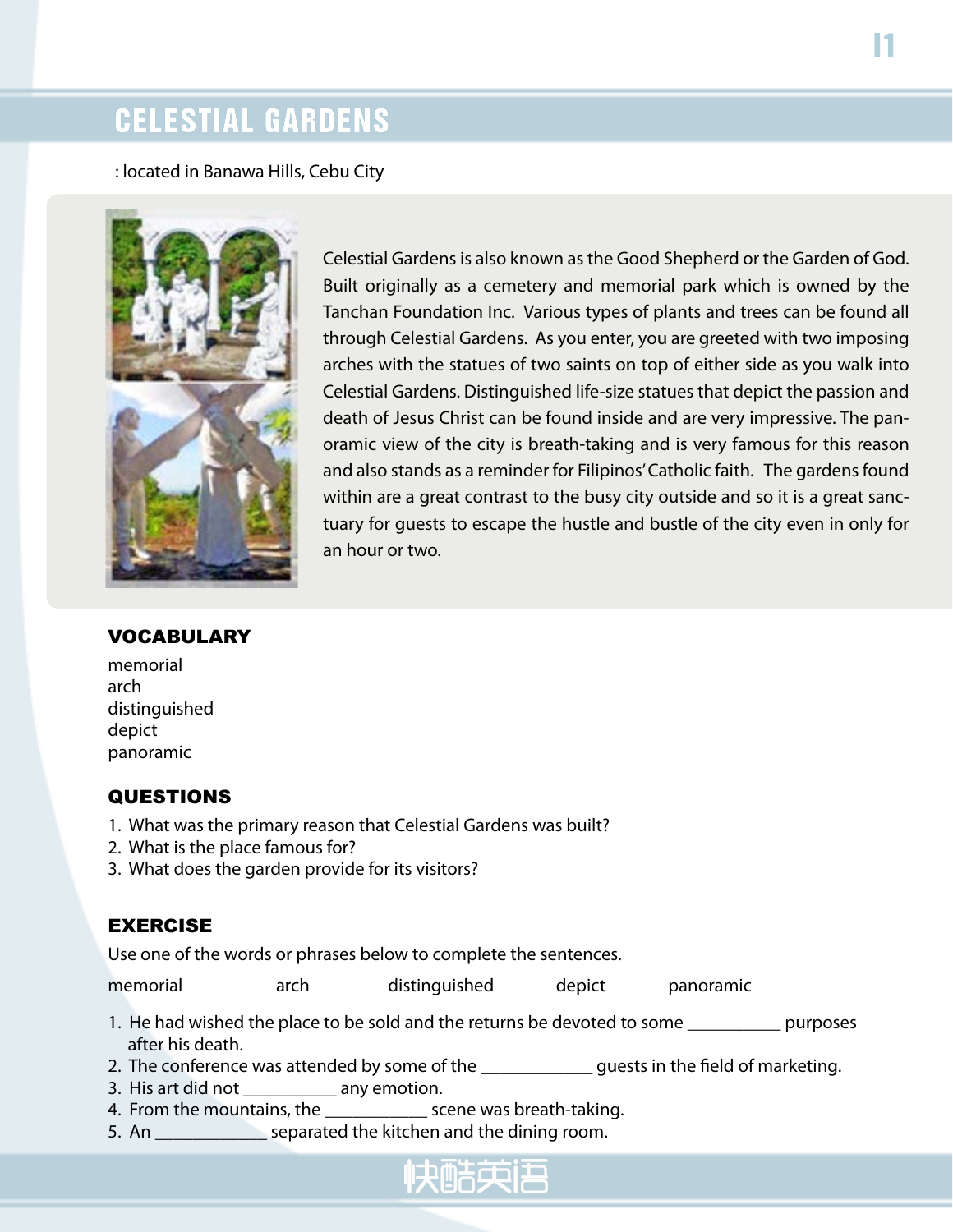# METROPOLITAN CATHEDRAL

: one of the most iconic and classical religious sites in Metro Cebu



This Spanish colonial church called The Metropolitan Cathedral or Cebu Cathedral was built to seat the Cebu bishop. This holy place was built in wood and nipa palms and is quite sturdy and throughout history, it has stood the test of time. Its structure has been altered to withstand storms and other catastrophes and is now an iconic landmark here in Cebu. As you walk through the main entrance, the Spanish Royal Coat of Arms is set above and reflects the Spanish monarch of the time.

Nowadays, the popularity of the church has been increasing and is more popular with the locals. Couples who seek an elegant, lavish and timeless wedding in the metro dream of wedding there.

#### VOCABULARY

#### **QUESTIONS**

- 1. Why was the cathedral built?
- 2. How has the church's infrastructure changed over the years?
- 3. How do you think the Spaniards affected Cebu's culture?

#### EXERCISE

Use one of the words or phrases below to complete the sentences.

iconic colonial sturdy stood the test of time timeless

- 1. Our office building is built out of stone, plain but \_\_\_\_\_\_\_\_\_\_\_\_\_.
- 2. Many admire the couple, for their relationship has \_\_\_\_\_\_\_\_\_\_\_\_\_.
- 3. I think her beauty is  $\qquad \qquad$ .
- 4. He has an \_\_\_\_\_\_\_\_\_\_\_\_\_\_ appearance.
- 5. He dates the custom from the days.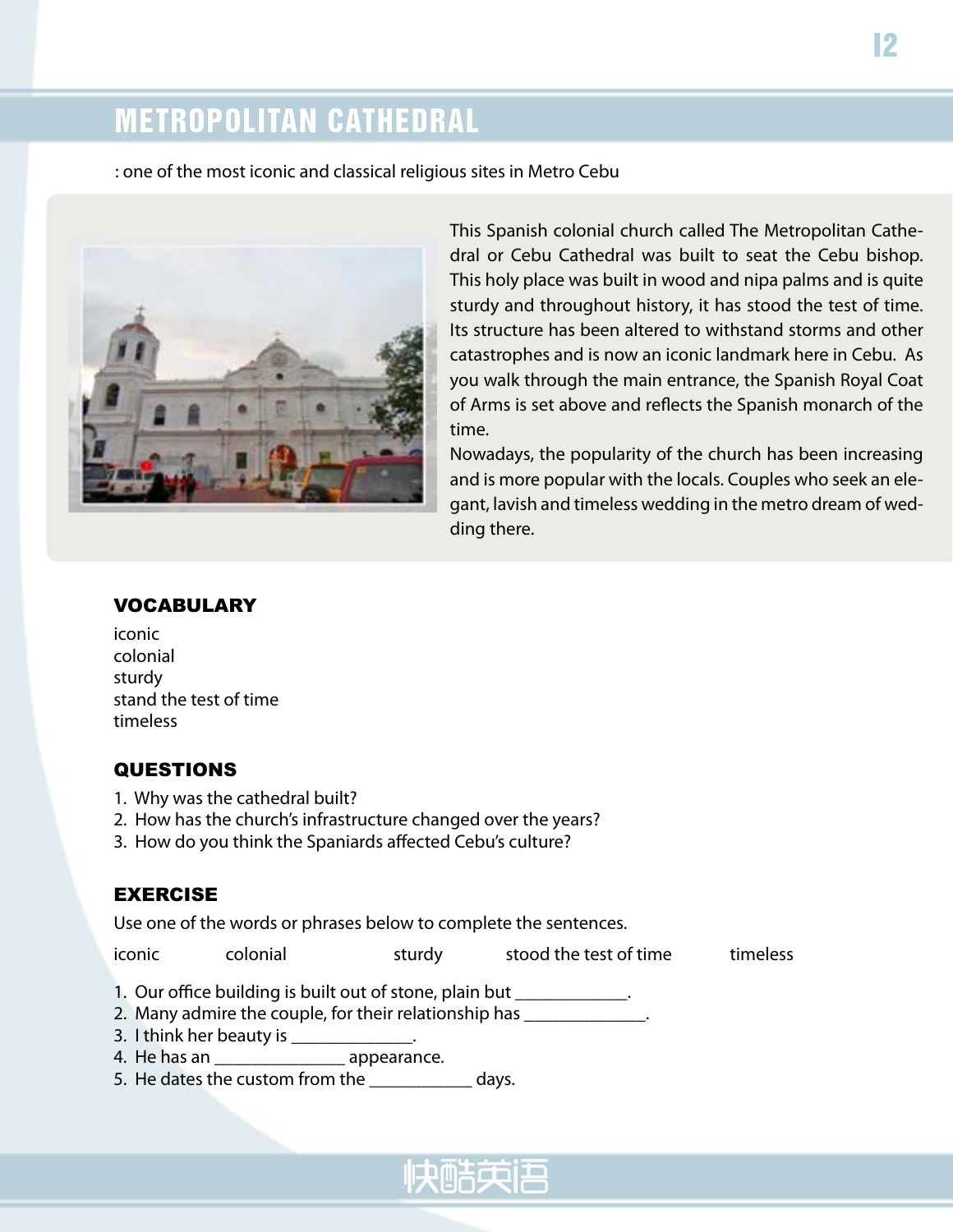# MONASTERY OF THE HOLY EUCHARIST

: a Marian shrine locally known to many as "Birhen sa Simala" or Simala Shrine



Located in the hilly side of Sibonga, Cebu, can be found a castle-like shrine which is also one of the busiest pilgrimages in the province. Devotees flock to this popular shrine for various reasons but the main reason is for divine intervention and also to extend their gratitude to the Miraculous Mother Mary and to receive graces from her. Exhibited along the hallways, one can see crutches, wigs, wheelchairs, nameplates and heartfelt testimonials which expressed a miracle received by the believers. As a result, devotees continue to proliferate. The simple chapel turned into a pilgrim castle due to many devotees extending their gratitude by giving donations.

#### VOCABULARY

shrine flock intervention heartfelt proliferate

#### QUESTIONS

- 1. Do you believe in miracles? Why or why not?
- 2. What are the famous religious places in your country?
- 3. What religion is known in your country?

#### EXERCISE

Use one of the words or phrases below to complete the sentences.

| shrine | flock | intervention | heartfelt | proliferate |
|--------|-------|--------------|-----------|-------------|
|--------|-------|--------------|-----------|-------------|

- 1. The locals \_\_\_\_\_\_\_\_\_\_ into the newly opened shopping mall.
- 2. People go to a \_\_\_\_\_\_\_\_\_\_\_\_\_\_ to pray and find peace.
- 3. Government \_\_\_\_\_\_\_\_\_\_\_\_\_\_\_\_\_ in religious event is a bad publicity.
- 4. The host extended his \_\_\_\_\_\_\_\_\_\_\_\_\_ apology for his mistake.
- 5. The nation feared that the use of nuclear weapons might \_\_\_\_\_\_\_\_\_\_\_\_\_ in the future.

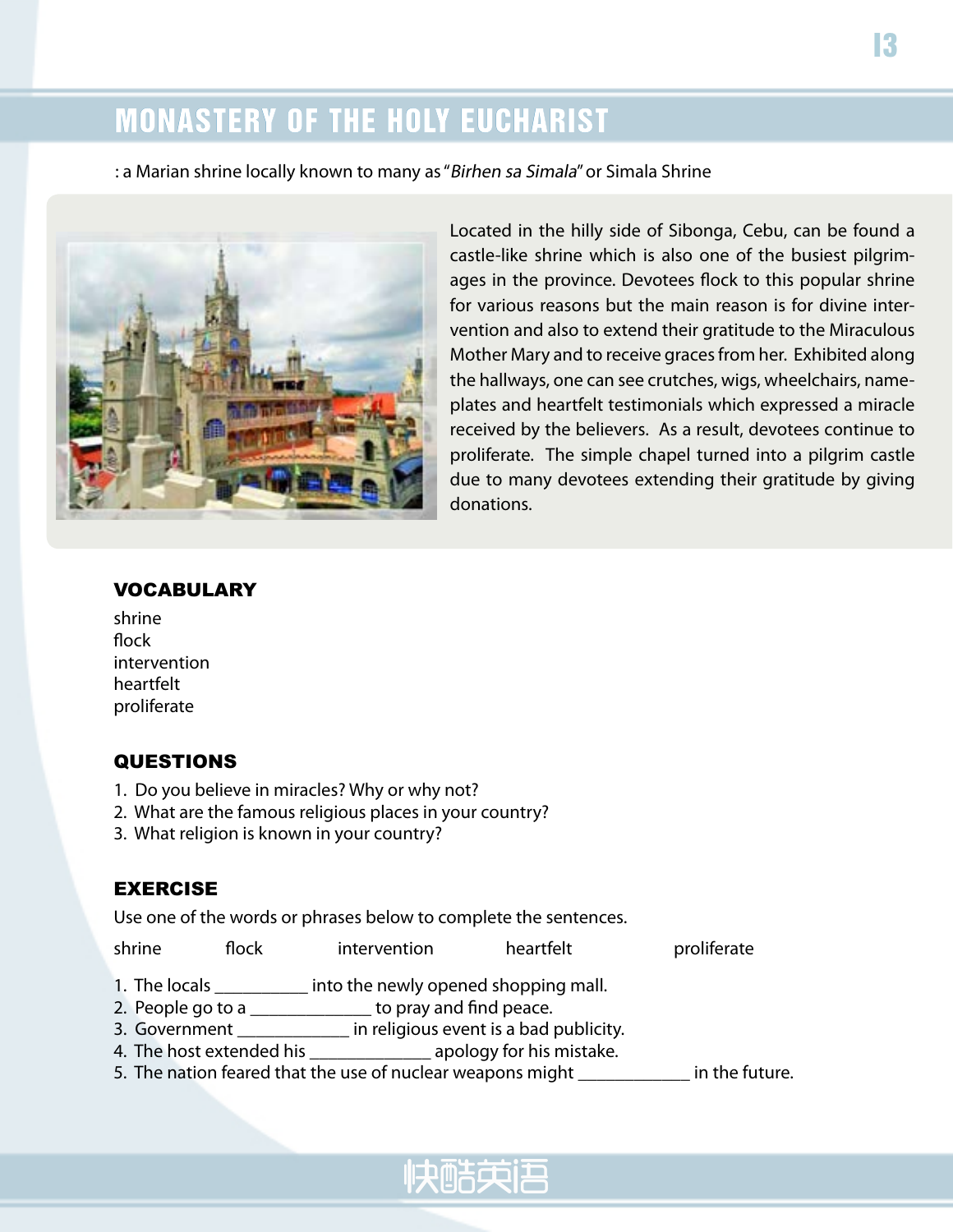# BASILICA MINORE DE STO. NIÑO

: a century-old church built in the 1600's and commonly known to locals as *Sto. Niño*, which means Holy Child



One of the most visited churches and the holiest in the metro area which also turns into a sea of pilgrims every Friday and Sunday (especially the Novena Mass in its festivity every January). The church is well-adorned with antiquated chandeliers, bamboo organs, fresco paintings and ornate altars filled with devotional sculptures. The major highlight here is the Holy Child Jesus where many tourists and devotees stand in long lines for a glimpse and express one's petition in silence. Next to this famous site stands yet another famous and iconic site which is Magellan's Cross.

#### VOCABULARY

pilgrim antiquated fresco petition iconic

#### **QUESTIONS**

- 1. What are the different religions in your country?
- 2. In what way do people worship in your country?
- 3. How do you feel when you visit holy places?

#### EXERCISE

Use one of the words or phrases below to complete the sentences.

| pilgrims | antiquated | tresco | petition | <b>ICONIC</b> |
|----------|------------|--------|----------|---------------|
|          |            |        |          |               |

- 1. A lot of \_\_\_\_\_\_\_\_\_\_\_\_\_\_\_ paintings from different countries hang on the walls of her living room.
- 2. Different \_\_\_\_\_\_\_\_\_\_\_\_\_\_\_\_\_ from around the world gather together to celebrate the most holy day.
- 3. The Statue of Liberty is an \_\_\_\_\_\_\_\_\_\_\_\_ landmark in New York City.
- 4. The house is so  $\frac{1}{\sqrt{1-\frac{1}{n}}}\$ , the walls are slowly crumbling.
- 5. The church receives a lot of \_\_\_\_\_\_\_\_\_\_\_\_\_\_\_\_ letters asking for miracles and prayers.